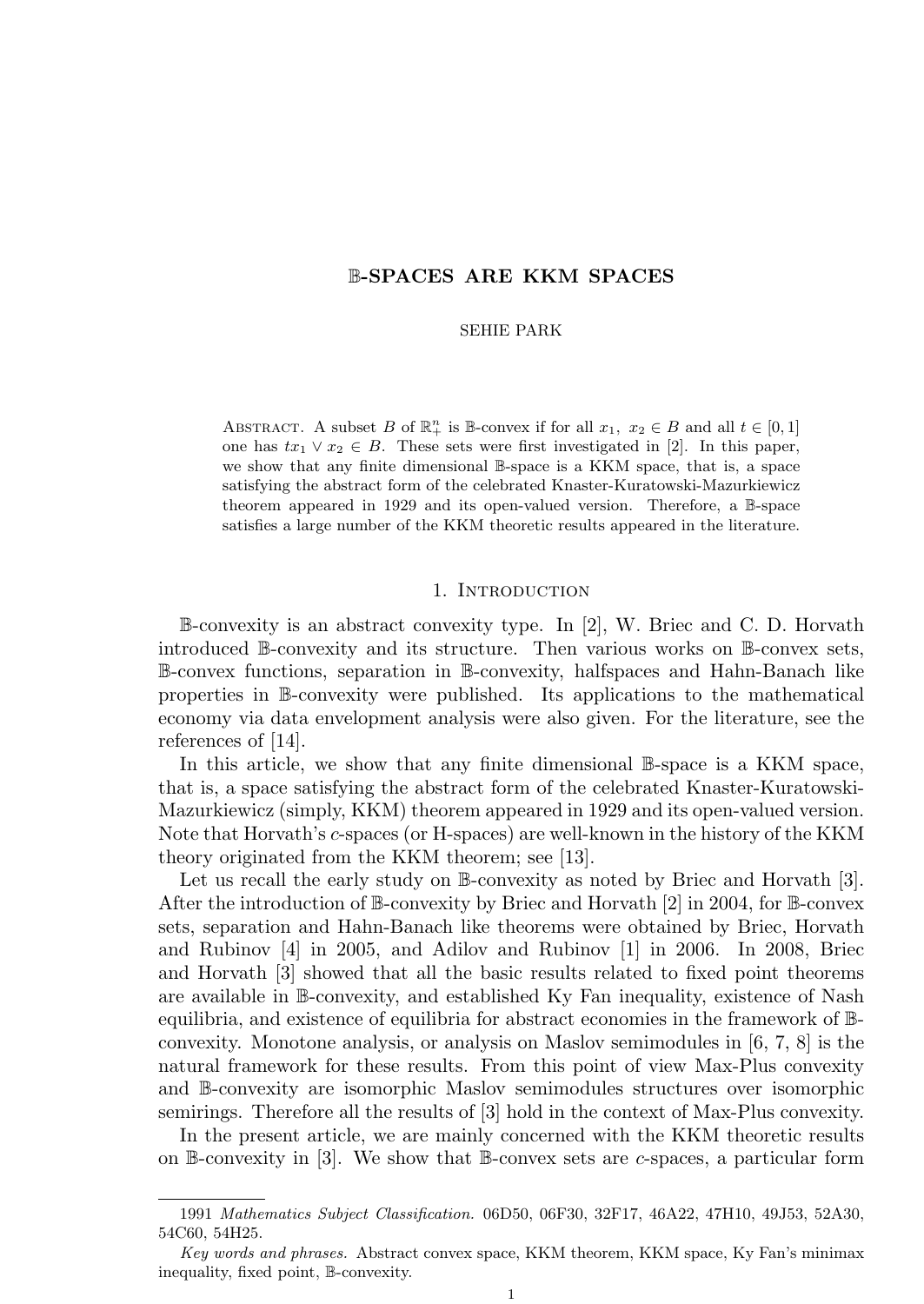of our KKM spaces, and that some of typical results in [3] are consequences of our KKM theoretic results for abstract convex spaces in [10, 12].

This article is organized as follows: Section 2 is a preliminary on our abstract convex spaces. In Section 3, we introduce the basic facts on B-convexity given by Briec and Horvath [3]. In Section 4, we show that B-spaces are KKM spaces and, hence they satisfy many KKM theoretic results of KKM spaces in our [10] with corrections in [12]. Especially, in Section 4, various types of general KKM theorems are given for B-spaces. Finally, some important results in [10, 12] are applied to B-spaces, namely, the Fan-Browder fixed point property, the Ky Fan type minimax inequality, and a generalized Nash-Fan type equilibrium theorem.

# 2. ABSTRACT CONVEX SPACES

We follow our previous work [13] and the references therein:

**Definition 2.1.** An *abstract convex space*  $(E, D; \Gamma)$  consists of a topological space E, a nonempty set D, and a multimap  $\Gamma : \langle D \rangle \to E$  with nonempty values  $\Gamma_A :=$  $\Gamma(A)$  for  $A \in \langle D \rangle$ , where  $\langle D \rangle$  is the set of all nonempty finite subsets of D, such that, for any  $D' \subset D$ , the Γ-convex hull of D' is denoted and defined by

$$
\mathrm{co}_{\Gamma} D' := \bigcup \{ \Gamma_A \mid A \in \langle D' \rangle \} \subset E.
$$

A subset X of E is called a  $\Gamma$ -convex subset of  $(E, D; \Gamma)$  relative to  $D' \subset D$  if for any  $N \in \langle D' \rangle$ , we have  $\Gamma_N \subset X$ , that is,  $\text{co}_{\Gamma} D' \subset X$ .

When  $D \subset E$ , a subset X of E is said to be Γ-convex if  $\text{co}_{\Gamma}(X \cap D) \subset X$ ; in other words, X is Γ-convex relative to  $D' := X \cap D$ .

In case  $E = D$ , let  $(E; \Gamma) := (E, E; \Gamma)$ .

**Definition 2.2.** Let  $(E, D; \Gamma)$  be an abstract convex space and Z be a topological space. For a multimap  $F : E \longrightarrow Z$  with nonempty values, if a multimap  $G : D \longrightarrow Z$ satisfies

$$
F(\Gamma_N) \subset G(N) := \bigcup_{y \in N} G(y) \quad \text{for all } N \in \langle D \rangle,
$$

then G is called a KKM map with respect to F. A KKM map  $G: D \multimap E$  is a KKM map with respect to the identity map  $1<sub>E</sub>$ .

**Definition 2.3.** A multimap  $F: E \to Z$  to a topological space Z is called a  $\mathcal{R}$ -map if, for a KKM map  $G : D \to Z$  with respect to F, the family  ${G(y)}_{y \in D}$  has the finite intersection property. We denote

$$
\mathfrak{K}(E, Z) := \{ F : E \multimap Z \mid F \text{ is a } \mathfrak{K}\text{-map} \}.
$$

Similarly, a  $\mathcal{RC}-map$  is defined for closed-valued maps G, and a  $\mathcal{RD}-map$  for open-valued maps G. In this case, we denote  $F \in \mathfrak{RC}(E, Z)$  [resp.  $F \in \mathfrak{RO}(E, Z)$ ].

**Definition 2.4.** The partial KKM principle for an abstract convex space  $(E, D; \Gamma)$  is the statement  $1_E \in \mathfrak{RC}(E, E)$ ; that is, for any closed-valued KKM map  $G : D \to E$ , the family  ${G(y)}_{y\in D}$  has the finite intersection property. The KKM principle is the statement  $1_E \in \mathfrak{SC}(E, E) \cap \mathfrak{SO}(E, E)$ ; that is, the same property also holds for any open-valued KKM map.

An abstract convex space is called a (partial) KKM space if it satisfies the (partial) KKM principle, respectively.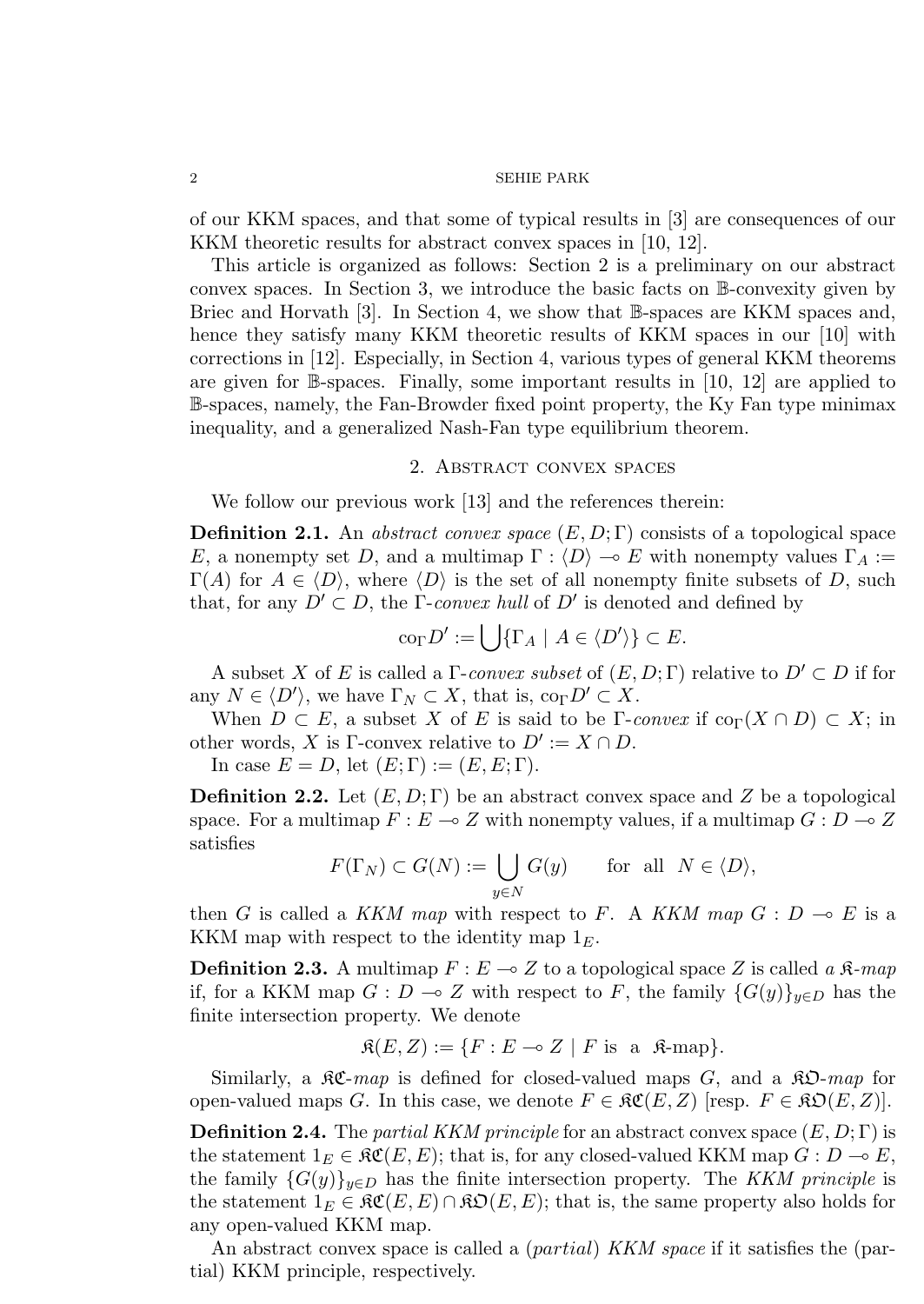For typical examples of KKM spaces and  $\mathcal{R}$ -maps, see [10, 13] and the references therein. We need the following:

**Definition 2.5.** A triple  $(X \supset D; \Gamma)$  is called an H-space if X is a topological space and  $\Gamma = \{\Gamma_A\}$  a family of contractible (or, more generally,  $\omega$ -connected) subsets of X indexed by  $A \in \langle D \rangle$  such that  $\Gamma_A \subset \Gamma_B$  whenever  $A \subset B \in \langle D \rangle$ .

In case  $D = X$ ,  $(X; \Gamma) := (X, X; \Gamma)$  is called a c-space by Horvath in his earlier works; see [13].

Now we have the following well-known diagram for triples  $(E, D; \Gamma)$ :

Simplex  $\Rightarrow$  Convex subset of a t.v.s.  $\Rightarrow$  Convex space  $\Rightarrow$  H-space  $\Rightarrow$  G-convex space  $\Rightarrow \phi_A$ -space  $\Rightarrow$  KKM space  $\Rightarrow$  Partial KKM space  $\Rightarrow$  Abstract convex space.

Now we prepare to introduce one of the most general forms of the KKM type theorems.

Consider the following related four conditions for a map  $G : D \multimap Z$  with a topological space Z:

- (a)  $\bigcap_{y\in D} G(y) \neq \emptyset$  implies  $\bigcap_{y\in D} G(y) \neq \emptyset$ .
- (b)  $\bigcap_{y\in D} G(y) = \bigcap_{y\in D} G(y)$  (G is intersectionally closed-valued).
- (c)  $\bigcap_{y\in D} G(y) = \bigcap_{y\in D} G(y)$  (G is transfer closed-valued).

(d)  $G$  is closed-valued.

Note that Luc et al. showed that (a)  $\Leftarrow$  (b)  $\Leftarrow$  (c)  $\Leftarrow$  (d), and not conversely in each step.

The following is one of the most general KKM type theorems in [11, 13] for abstract convex spaces:

**Theorem 2.6.** Let  $(E, D; \Gamma)$  be an abstract convex space, Z a topological space,  $F \in \mathfrak{RC}(E, D, Z)$ , and  $G : D \multimap Z$  a map such that

- (1)  $\overline{G}$  is a KKM map w.r.t. F; and
- (2) there exists a nonempty compact subset  $K$  of  $Z$  such that one of the following coercivity conditions hold:
	- (i)  $K = Z$ ;
	- (ii)  $\bigcap \{G(y) \mid y \in M\} \subset K$  for some  $M \in \langle D \rangle$ ; or
	- (iii) for each  $N \in \langle D \rangle$ , there exists a Γ-convex subset  $L_N$  of E relative to some  $D' \subset D$  such that  $N \subset D'$ ,  $\overline{F(L_N)}$  is compact, and

$$
\overline{F(L_N)} \cap \bigcap_{y \in D'} \overline{G(y)} \subset K.
$$

Then we have

$$
\overline{F(E)} \cap K \cap \bigcap_{y \in D} \overline{G(y)} \neq \emptyset.
$$

Furthermore,

(a) if G is transfer closed-valued, then  $F(E) \cap K \cap \bigcap \{G(y) \mid y \in D\} \neq \emptyset$ ; and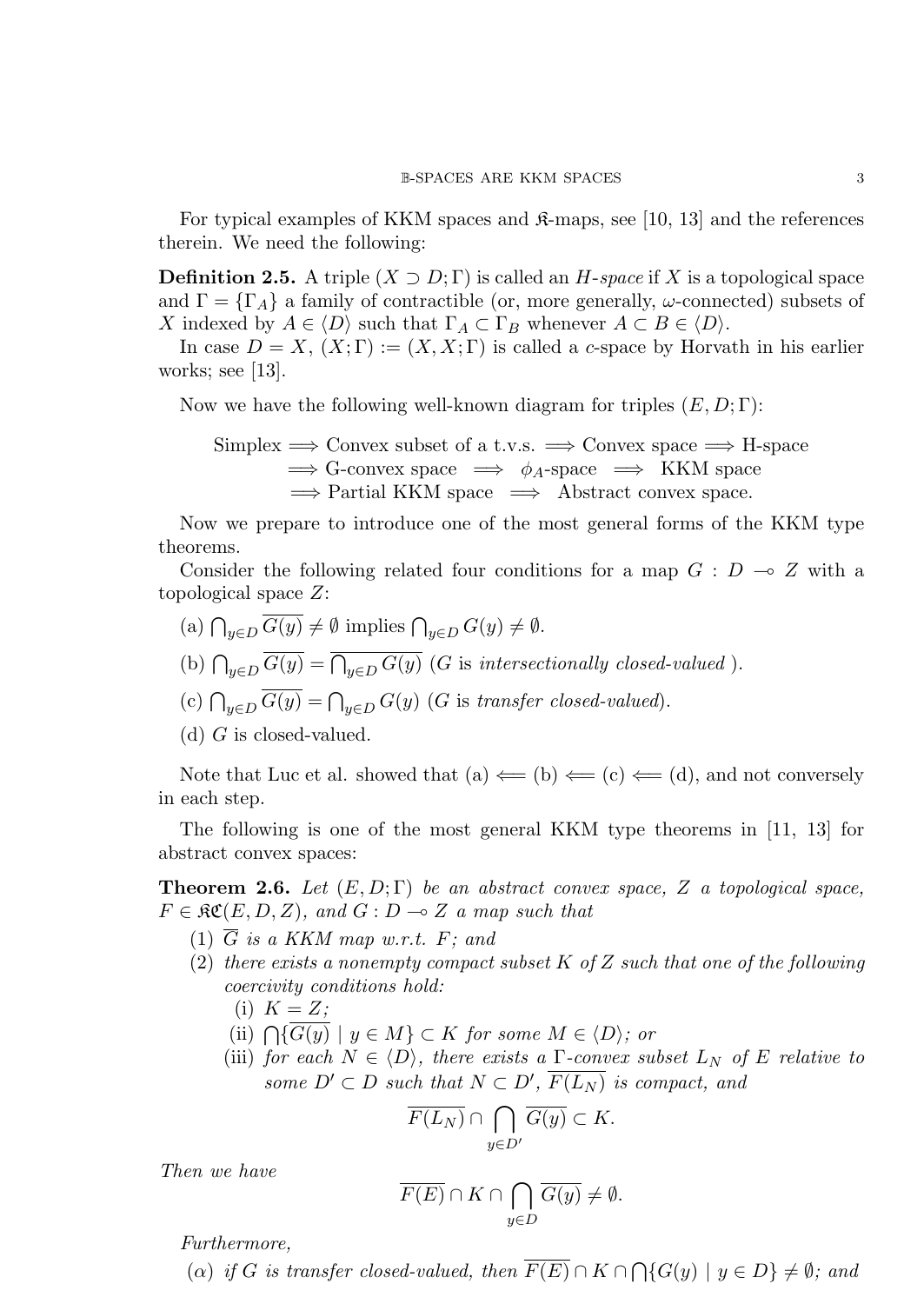(β) if G is intersectionally closed-valued, then  $\bigcap \{G(y) \mid y \in D\} \neq \emptyset$ .

This theorem includes a large number of generalizations of the original KKM theorem in 1929.

# 3. B-spaces

In this section, we follow basic facts on B-convexity given by Briec and Horvath [3].

Let  $\mathbb{R}^n_+ = \{(x_1, \ldots, x_n) \in \mathbb{R}^n \mid \min\{x_i\} \geq 0\}$ . For  $t \in \mathbb{R}_+$  and  $x \in \mathbb{R}^n_+$ ,  $tx$  is the usual multiplication by a scalar; for x and y in  $\mathbb{R}^n_+$  we let  $x \vee y$  be the element of  $\mathbb{R}^n_+$  defined by  $(x \vee y)_j = \max\{x_j, y_j\}$ . One can easily see that:

(A)  $(x, y) \mapsto x \vee y$  is associative, commutative and idempotent, and also continuous, and  $x \vee 0 = x$  for all  $x \in \mathbb{R}^n_+$ .

(B) For  $t \in \mathbb{R}_+$ , the map  $t \mapsto tx$  is continuous and order preserving, and for all  $t_1, t_2$  in  $\mathbb{R}_+$  and for all x and y in  $\mathbb{R}_+$ ,  $(t_1t_2)x = t_1(t_2x)$  and  $t(x \vee y) = (tx) \vee (ty)$ .

A finite-dimensional  $\mathbb{B}$ -space is, by definition, a subset X of  $\mathbb{R}^n_+$  such that:

(BS)  $0 \in X$ ,  $\forall t \geq 0$  and  $\forall x \in X$ ,  $tx \in X$  and  $\forall x, y \in X$ ,  $x \vee y \in X$ .

For a subset B of X the following properties are equivalent (see [3]):

(B1)  $\forall x, y \in B$  and  $\forall t \in [0,1], tx \vee y \in B;$ 

(B2)  $\forall x_1, \ldots, x_m \in B$  and  $\forall t_1, \ldots, t_m \in [0,1]$  such that  $\max_{1 \leq i \leq m} \{t_i\} = 1$ ,  $t_1x_1 \vee \cdots \vee t_mx_m = \vee t_ix_i \in B.$ 

A subset of X for which  $(B1)$ , or  $(B2)$ , holds is said to be  $\mathbb{B}\text{-}convex$ . Clearly,  $(B1)$ holds for increasing sets (S is increasing if  $x \leq y$  and  $x \in S$  implies  $y \in S$ ). A set S is called a *radial set* if, for all  $t \in ]0,1]$  and all  $x \in S$ ,  $tx \in S$ . A radial set S which is also a semilattice  $(x, y \in S \text{ implies } x \vee y \in S)$ , is B-convex.

In a B-space, increasing sets and radial sets which are also semilattices are Bconvex. Sets of the form  $\prod_{i=1}^{m} [a_i, b_i]$  are B-convex in  $\mathbb{R}^n_+$ .

Since an arbitrary intersection of B-convex sets is B-convex, an arbitrary set  $S \subset X$  is always contained in a smallest B-convex subset of X, we call that set the  $\mathbb{B}\text{-}convex hull$  of S, it is denoted by [[S]].

From (B2) one has the following characterization (see [3], Fig. 1):

The B-convex hull of S is the set of all elements of the form  $t_1x_1 \vee \cdots \vee t_mx_m$ with  $x_i \in S$  and  $\max_{1 \leq i \leq m} \{t_i\} = 1, t_i \in [0, 1].$ 

The following is given in [3]:

Lemma 3.1. B-convex sets and B-convex hulls are contractible.

### 4. B-spaces are KKM spaces

For any finite dimensional B-space X with a nonempty subset  $D \subset X$ , let  $\Gamma_A :=$ [[A]] be the B-convex hull of  $A \in \langle D \rangle$ .

**Lemma 4.1.**  $(X, D; \Gamma)$  can be made into an H-space and hence a KKM space.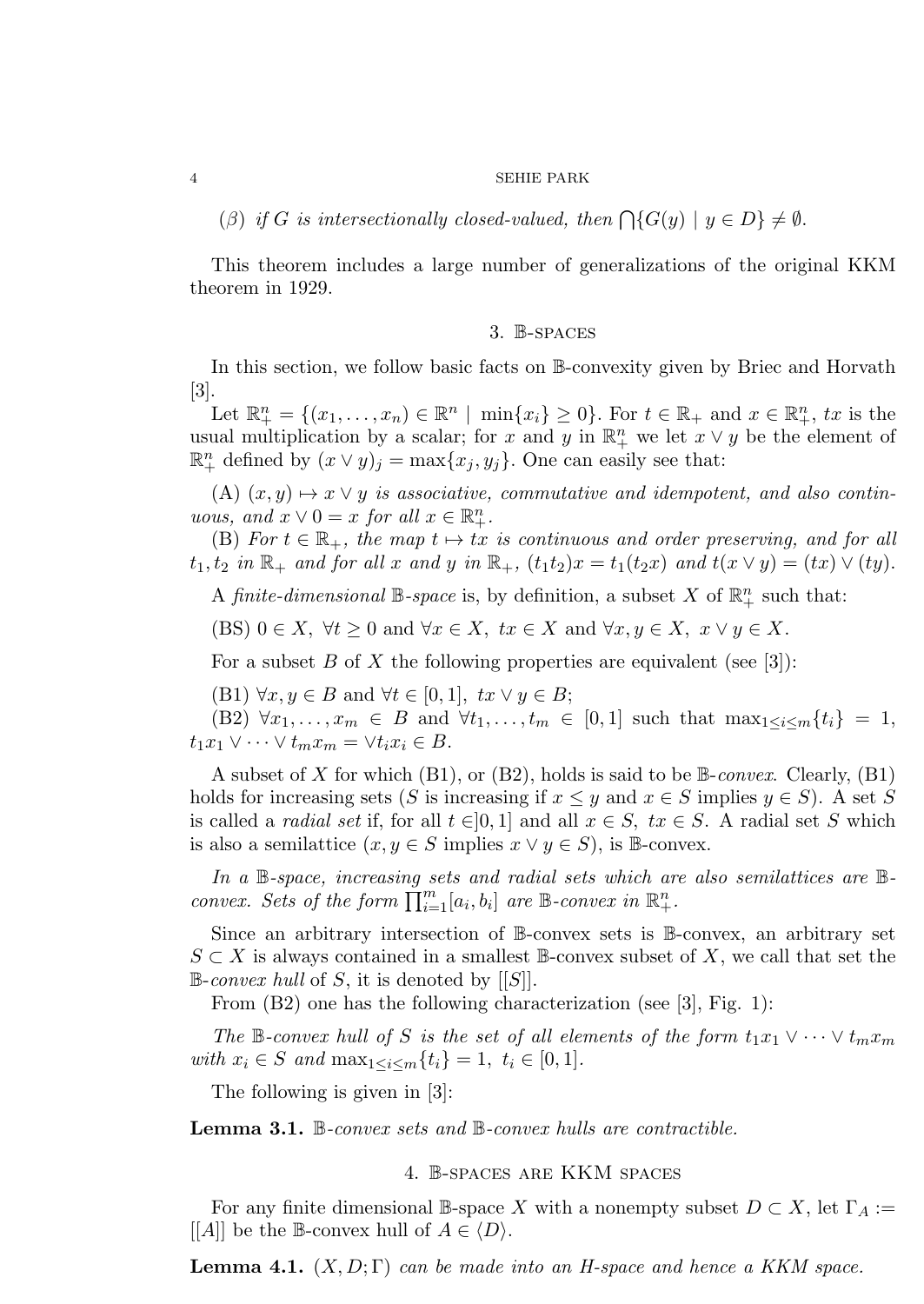*Proof.* For any  $A \in \langle D \rangle$ , let  $\Gamma_A = \Gamma(A) = |A|$ . Then each  $\Gamma_A$  is contractible by Lemma 3.1. Moreover,  $\Gamma_A \subset \Gamma_B$  whenever  $A \subset B \in \langle D \rangle$ . Therefore  $(X, D; \Gamma)$  is an H-space, and hence a KKM space by our KKM theory.

By putting  $E = Z$  and  $F = 1<sub>E</sub>$  in Theorem 2.6, we immediately have the following form of the KKM theorem in the setting of a B-space:

**Theorem 4.2.** Let  $(X, D; \Gamma)$  be as in Lemma 4.1, and  $G: D \to X$  a map such that

- (1) G is a closed-valued KKM map; and
- (2) there exists a nonempty compact subset  $K$  of  $X$  such that one of the following coercivity conditions hold:
	- (i)  $K = X;$
	- (ii)  $\bigcap \{G(y) \mid y \in N\} \subset K$  for some  $N \in \langle D \rangle$ ; or
	- (iii) for each  $N \in \langle D \rangle$ , there exists a closed compact B-convex subset  $L_N$  of X containing some  $D' \subset D$  such that  $N \subset D'$ , and

$$
L_N \cap \bigcap_{y \in D'} G(y) \subset K.
$$

Then we have

$$
K \cap \bigcap_{y \in D} G(y) \neq \emptyset.
$$

The following is a simple observation:

**Theorem 4.3.** Let X be a B-space and  $K \subset X$  a B-convex subset. Let  $G : K \to K$ be a KKM map such that, for each  $x \in K$ ,  $G(x)$  is closed. Then  $\{G(x) \mid x \in K\}$ has the finite intersection property.

Moreover, if there exists  $x_0 \in K$  such that  $G(x_0)$  is compact, then

$$
\bigcap_{x \in K} G(x) \neq \emptyset.
$$

*Proof.* By Lemma 4.1, a B-convex subset  $K \subset M$  is a KKM space. Hence, by the definition itself, the conclusion follows.

For open-valued KKM map, we have the following:

**Theorem 4.4.** Let X be a  $\mathbb{B}$ -space and  $K \subset X$  a  $\mathbb{B}$ -convex subset. Let  $G : K \to K$ be a KKM map such that, for each  $x \in K$ ,  $G(x)$  is open. Then  $\{G(x) | x \in K\}$  has the finite intersection property.

*Proof.* By Lemma 4.1,  $K$  is a KKM space. Hence, by the definition itself, the conclusion follows.

The following consequence of Theorems 4.3 and 4.4 is given in ([3], Corollary 2.2):

**Corollary 4.5** (B-KKM). Let X be a B-space and  $A_0, \ldots, A_m$  subsets of X, either all open in X or all closed in X. If there exist points  $a_i \in A_i$  such that for all set of indices  $\{i_0, \ldots, i_k\}$  one has  $[[a_{i_0}, \ldots, a_{i_k}]] \subset \bigcup_{j=0}^k A_{i_k}$ , then  $A_0 \cap \cdots \cap A_m \neq \emptyset$ .

This shows that B-spaces are KKM spaces.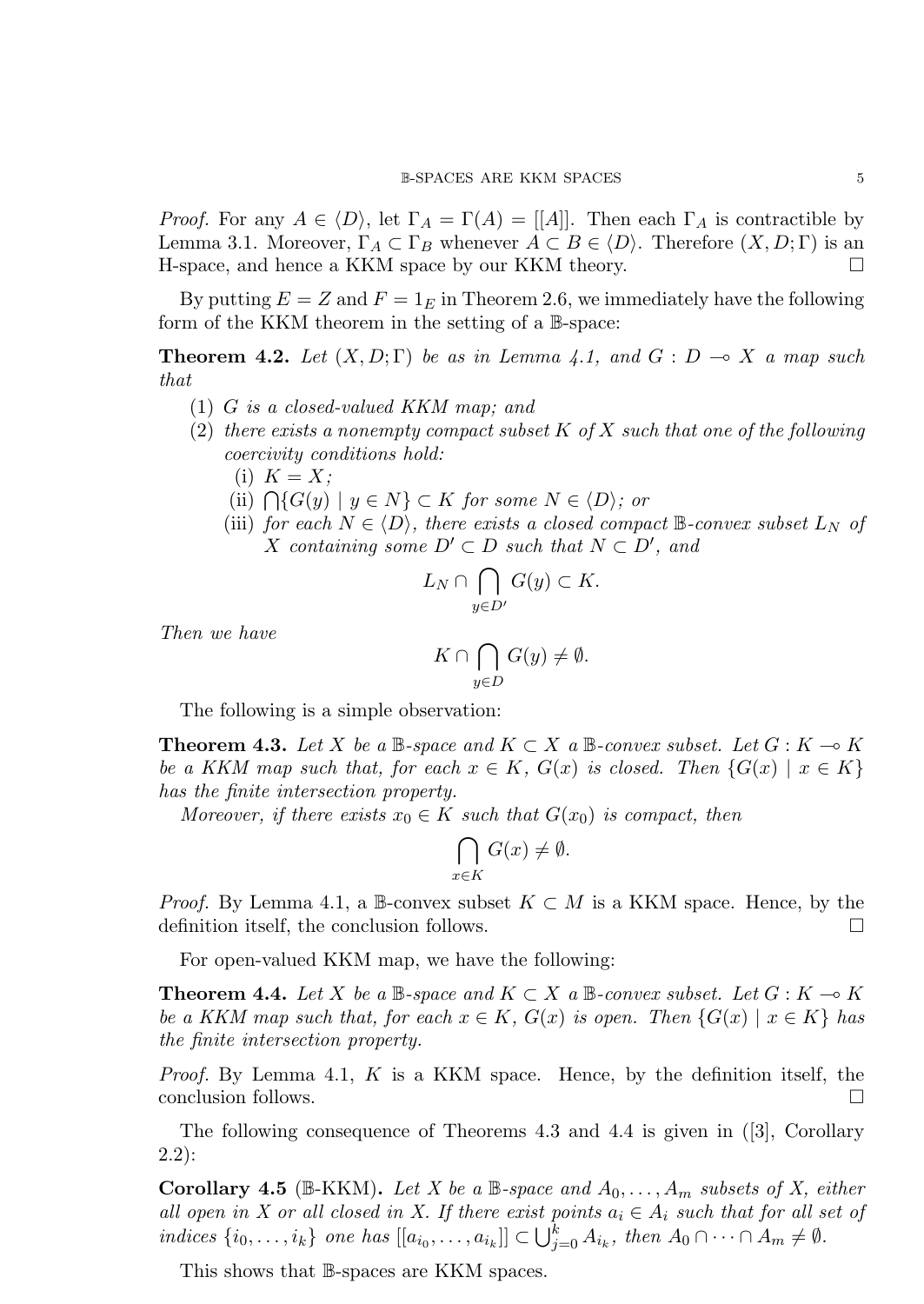# 5. Further results in the KKM theory

Recall that, in [9], we derived generalized forms of the Ky Fan minimax inequality, the von Neumann-Sion minimax theorem, the von Neumann–Fan intersection theorem, the Fan type analytic alternative, and the Nash equilibrium theorem for partial KKM spaces. Consequently, our results in [9] unify and generalize most of previously known particular cases of the same nature.

Moreover, in [10], we clearly derived a sequence of a dozen statements which characterize the KKM spaces and equivalent formulations of the partial KKM principle. As their applications, we add more than a dozen statements including generalized formulations of von Neumann minimax theorem, von Neumann intersection lemma, the Nash equilibrium theorem, and the Fan type minimax inequalities for any KKM spaces. Consequently, [10] unifies and enlarges previously known several proper examples of such statements for particular types of partial KKM spaces.

Recall that some corrections on [10] were made in [12].

For any B-space X with a nonempty set  $D \subset X$ , the KKM space  $(X, D; \Gamma)$ satisfies all results in [10, 12].

We give some known KKM theoretic results related to  $\mathbb B$ -spaces which are consequences of the preceding results in the present article:

The following is  $([12], (V))$  for KKM spaces:

**Theorem 5.1** (The Fan-Browder fixed point property). Let  $(E, D; \Gamma)$  be a KKM space. Let  $S : E \to D$ ,  $T : E \to E$  be maps satisfying

- (1) for each  $x \in E$ , co<sub>Γ</sub> $S(x) \subset T(x)$ ;
- (2)  $S^{-}(z)$  is open [resp., closed] for each  $z \in D$ ; and
- (3)  $E = \bigcup_{z \in N} S^{-}(z)$  for some  $N \in \langle D \rangle$ .

Then T has a fixed point  $x_0 \in E$ ; that is,  $x_0 \in T(x_0)$ .

The following is ([3], Theorem 2.7):

**Corollary 5.2** (Fan-Browder's Fixed Point Theorem). Let B be a compact  $\mathbb{B}$ -convex set and  $\Phi : B \multimap B$  a multimap with nonempty B-convex values and open fibers. Then there exists  $x \in B$  such that  $x \in \Phi x$ .

From this, the authors of [3] deduced a generalized Fan-Browder fixed point theorem, a Kakutani type fixed point theorem, and a generalized Kakutani type fixed point theorem for compact B-convex sets.

The following is given as ([12], Theorem 4):

**Theorem 5.3** (Minimax inequality). Let  $(E, D; \Gamma)$  be a partial KKM space, f:  $D \times E \to \overline{\mathbb{R}}, g : E \times E \to \overline{\mathbb{R}}$  extended real-valued functions, and  $\gamma \in \overline{\mathbb{R}}$  such that

- (1) for each  $z \in D$ ,  $\{y \in E \mid f(z, y) \leq \gamma\}$  is closed;
- (2) for each  $y \in E$ ,  $\text{co}_{\Gamma} \{z \in D \mid f(z, y) > \gamma\} \subset \{x \in E \mid g(x, y) > \gamma\}$ ; and
- (3) the map  $G : D \multimap E$  defined by  $G(z) := \{y \in E \mid f(z, y) \leq \gamma\}$  has a coercivity condition as in Theorem 2.6.

Then

(i) there exists a  $y_0 \in E$  such that  $f(z, y_0) \leq \gamma$  for all  $z \in D$ ; and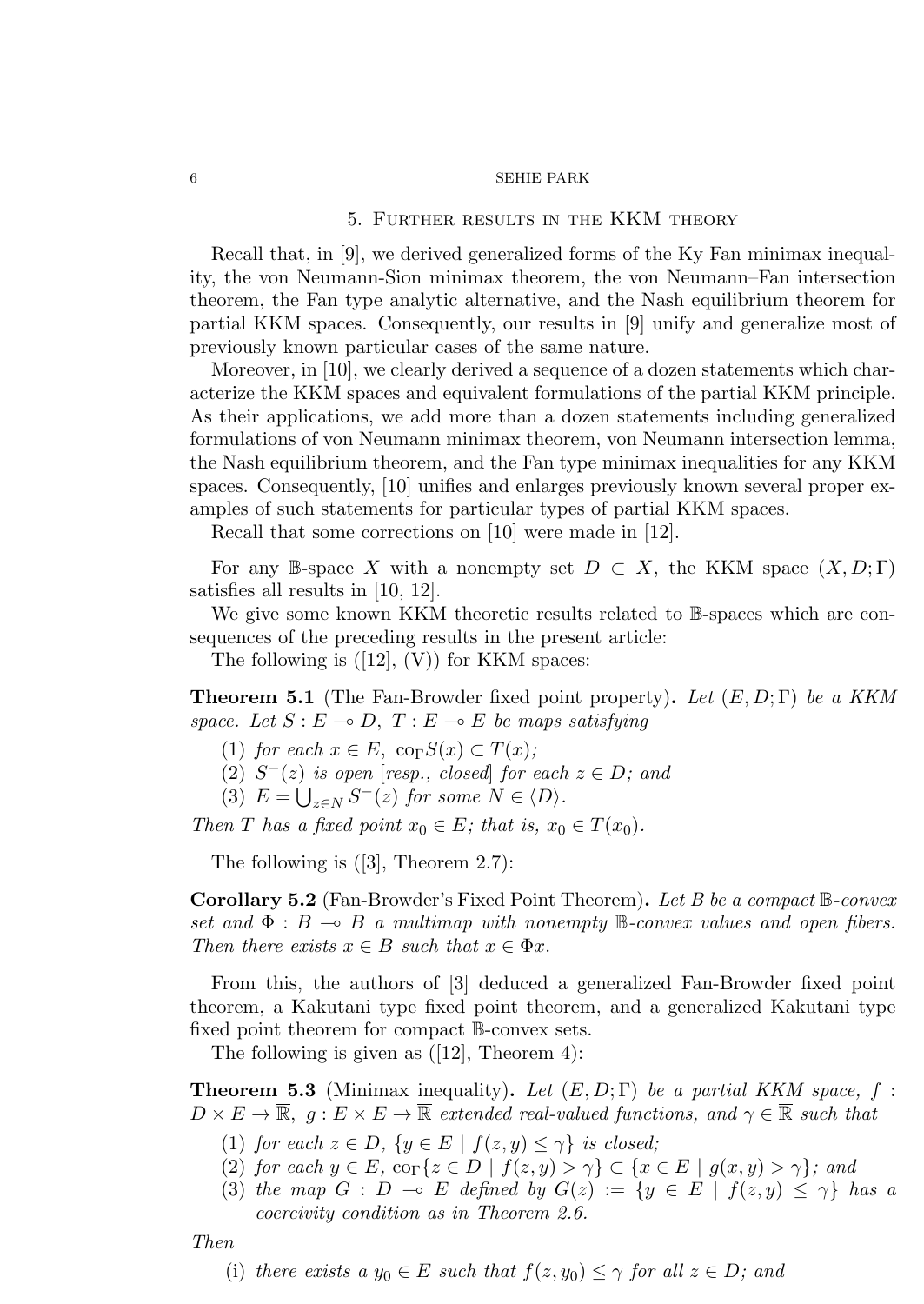(ii) if  $\gamma := \sup_{x \in E} g(x, x)$ , then we have

$$
\inf_{y \in E} \sup_{z \in D} f(z, y) \le \sup_{x \in E} g(x, x).
$$

The following is ([3], Theorem 3.1):

**Corollary 5.4** (Ky Fan's Inequality). Let B be a  $\mathbb{B}$ -convex set and  $F : B \times B \to \mathbb{R}$ a map such that:

- (1)  $\forall x \in B$ ,  $F(x, x) \leq 0$ .
- (2)  $\forall x \in B$ ,  $y \mapsto F(x, y)$  is lower-semicontinuous.
- (3)  $\exists x_0 \in B$  such that  $\{y \in B : F(x_0, y) \leq 0\}$  is compact.
- (4)  $\forall x, y_1, y_2 \in B, \forall t \in [0.1]$   $F(x, ty_1 \vee y_2) \leq \max\{F(x, y_1), F(x, y_2)\}.$

Then, there exists  $y_0 \in B$  such that  $\sup_{x \in B} F(x, y_0) \leq 0$ .

The following is ([10], (XXIV)) where  $X_{-i} := \prod_{j \neq i} X_j$ :

**Theorem 5.5** (Generalized Nash-Fan type equilibrium theorem). Let  $\{(X_i; \Gamma_i)\}_{i \in I}$ be a finite family of compact abstract convex spaces such that  $(E; \Gamma) = (\prod_{i \in I} X_i; \Gamma)$ is a partial KKM space and, for each  $i \in I$ , let  $f_i, g_i : E = X_{-i} \times X_i \to \mathbb{R}$  be real functions such that

- (0)  $f_i(x) \leq g_i(x)$  for each  $x \in E$ ;
- (1) for each  $x_{-i} \in X_{-i}$ ,  $x_i \mapsto g_i[x_{-i}, x_i]$  is quasiconcave on  $X_i$ ;
- (2) for each  $x_{-i} \in X_{-i}$ ,  $x_i \mapsto f_i[x_{-i}, x_i]$  is u.s.c. on  $X_i$ ; and
- (3) for each  $x_i \in X_i$ ,  $x_{-i} \mapsto f_i[x_{-i}, x_i]$  is l.s.c. on  $X_{-i}$ .

Then there exists a point  $\hat{x} \in E$  such that

$$
g_i(\hat{x}) \ge \max_{y_i \in X_i} f_i[\hat{x}_{-i}, y_i]
$$
 for all  $i \in I$ .

The following is ([3], Theorem 3.2):

**Corollary 5.6** (Existence of Nash Equilibria). Let  $B_i$ ,  $i = 1, \ldots, m$ , be compact  $\mathbb{B}\text{-}convex\; sets\; and\; f_i:\prod_{j=1}^m B_j\to\mathbb{R},\; i=1,\ldots,m,\; continuous\; maps\; such\; that,\; for$ all i and for all  $x \in \prod_{j=1}^m B_j$  the map  $y_i \mapsto f_i(x|y_i)$  is  $\mathbb{B}$ -quasiconcave on  $B_i$ . Then, there exists  $x^* = (x_1^*, \ldots, x_m^*) \in \prod_{j=1}^m B_j$  such that, for all  $i \in \{1, \ldots, m\}$ ,

$$
f_i(x^*) = \max_{y_i \in B_i} f_i(x^*|y_i).
$$

Here  $(x^*|y_i)$  is obtained from  $x^*$  by replacing  $x_i$  by  $y_i$ .

Remark. In this section we compared only a small number of results in [3] and [10, 12]. However, many results in [10] can be applicable to B-convex sets.

### **REFERENCES**

- [1] G. Adilov and A. M. Rubinov, B-convex sets and functions, Numer. Funct. Anal. Optim. 27 (2006), 237–257.
- [2] W. Briec and C. Horvath,  $\mathbb{B}\text{-}convexity$ , Optimization 53 (2004), 103–127.
- [3] W. Briec and C. Horvath, Nash points, Ky Fan inequality and equilibria of abstract economies in Max-Plus and B-convexity, J. Math. Anal. Appl.  $341$  (2008), 188–199.
- [4] W. Briec, C. D. Horvath and A. Rubinov, Separation in B-convexity, Pacific J. Optim. 1 (2005), 13–30